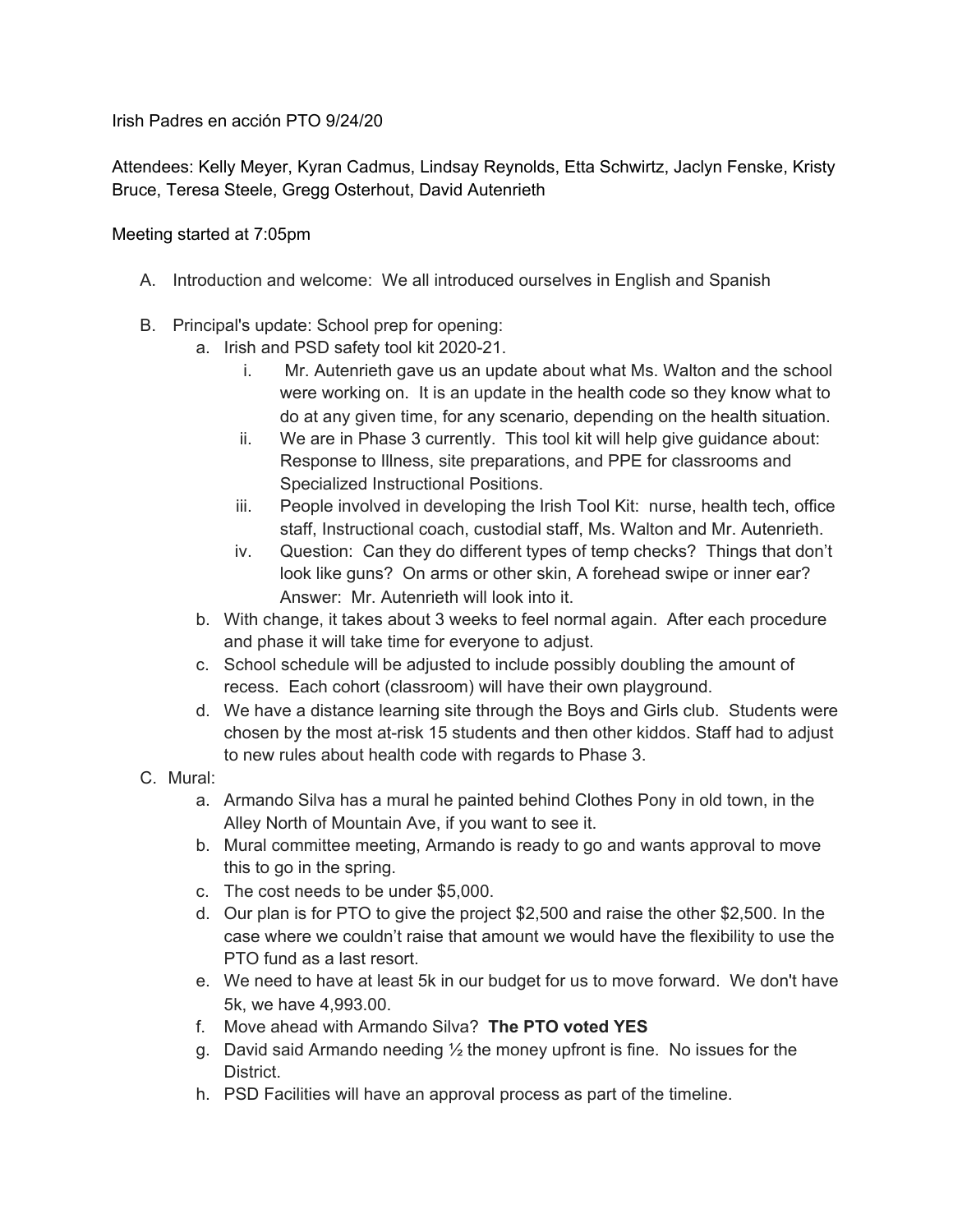- i. Harris Bilingual commissioned an Armando Silva mural recently, so the Committee/David can reach out to Harris to ask questions.
- j. To join the committee you can email [sethlorson@gmail.com](mailto:sethlorson@gmail.com)
- k. There will be another committee meeting next month, which will include finalizing details, a presentation from Armando, and hopefully paint in the Spring
- D. Mural Fundraising Ideas:
	- a. Online art auction that tied into the art creation. That could be used to raise money. If you know anyone that could donate, contact Seth. Maybe they can create a flyer about the art auction
	- b. Sees candy sales
	- c. Fundraiser at Holiday Night
	- d. T-Shirts that the kids designed
	- e. GoFundMe page
- E. Teacher appreciation committee:
	- a. Would you like to join? Do something in December? Last spring we decorated the school, bought teachers breakfast, and bought them gift cards
	- b. Kelly, Kyran, Kristie, Jenny, Lindsay R., Hanna, David: **Hanna will set up a meeting**
- F. October 5th is when the Kindergarteners, 1st, and 2nd graders come back to school, in person, so we'd like to set up breakfast for the staff. Send money via Venmo to Etta Schwirz if people want to donate.
	- a. Fruit of bananas and cuties, breakfast burritos from consuelos and coffee.
	- b. Venmo @etta-hilligossschwirtz
- G. Holiday night brainstorming:
	- a. Probably can't have a Holiday night in person because of health concerns.
	- b. If we were to have an online Holiday night what would that look like? David asked how did Back to school night go? It was fun, but too quick with only 20 minute small group meetings.
	- c. Virtual games? Maybe set up a group by the title of the game.
	- d. Loteria all night, or have other games such as charades or pictionary.
	- e. Kristy has experience with some bidding if we wanted an online auction.
	- f. [https://www.32auctions.com](https://www.32auctions.com/)
	- g. <https://event.auctria.com/>
	- h. <https://www.greatergiving.com/en>
	- i. Question: Do we want, just the parents of the classroom? Or open to all?
	- j. Singing, produce a video of the kids singing, and can we edit songs together?
	- k. Maybe sing Christmas songs now, record now, to allow enough time for editing
	- l. Links to different activities, other auctions?
	- m. Question: How many people can be on teams? Answer: For Back to school night 21 meetings X 3, so 63 meetings. On the screen you can fit 200 people in a given meeting.
	- n. Would we do the Art auction for the mural on Holiday night or just for PTO?